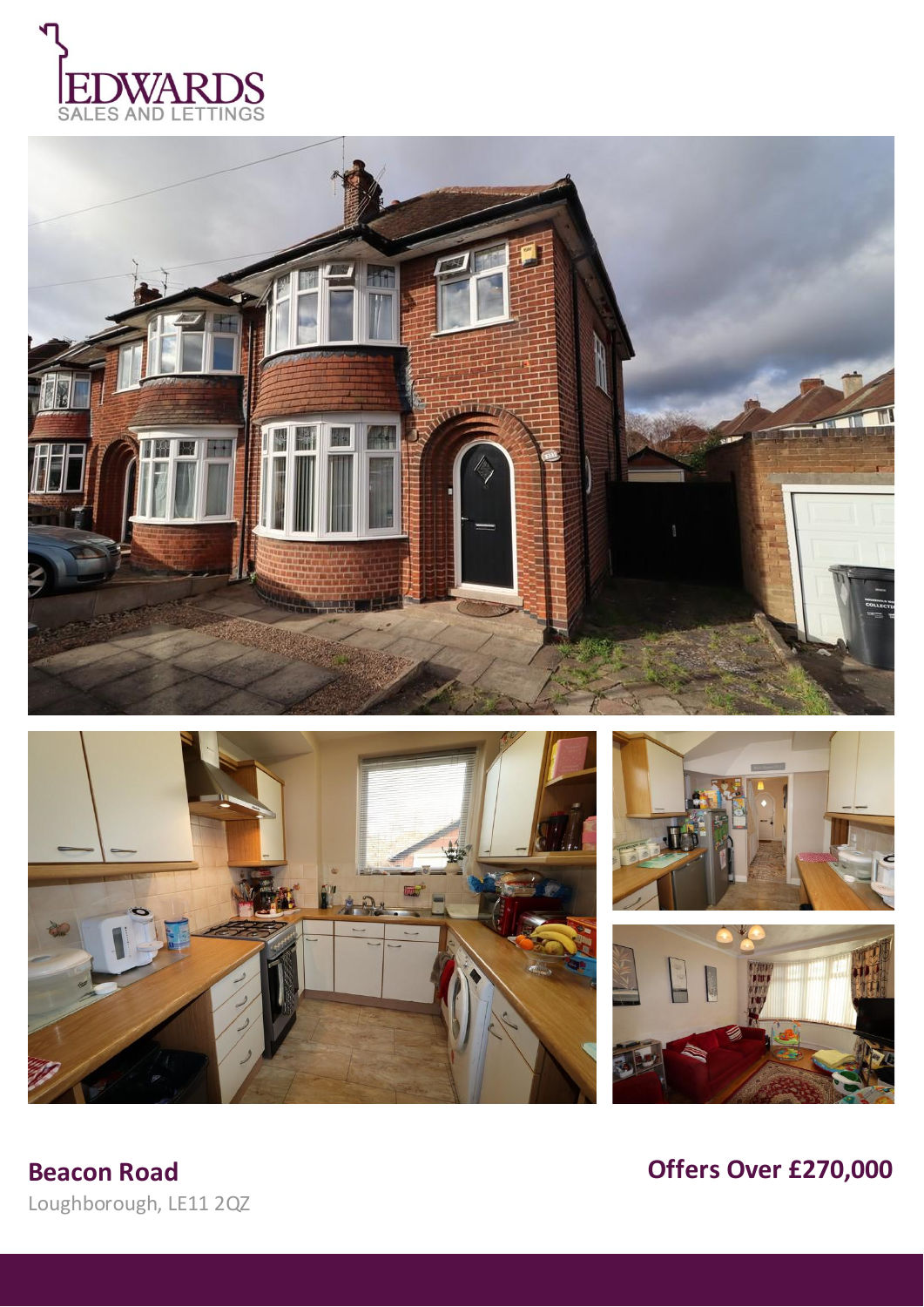# **Property Features**

- THREE BEDROOMS
- UPSTAIRS FAMILY BATHROOM
- KITCHEN
- LIVING ROOM
- DINING ROOM
- PRIVATE ENCLOSED GARDEN

**SUN LOUNGE** 

OFF-STREET PARKING

GARAGE

# **Full Description**

What a lovely family home! Benefitting from THREE BEDROOMS and a SPACIOUS FAMILY BATHROOM upstairs. Downstairs there is a LOVELY HALLWAY complete with STAINED GLASS WINDOW leading to a GOOD-SIZED KITCHEN, separate DINING ROOM and LIVING ROOM with a SUN LOUNGE at the rear. Outside there is OFF-STREET PARKING with a GARAGE at the back of the house next to a PRIVATE ENCLOSED GARDEN.

## ENTRANCE HALL

Door into entrance hall with stairs off to first floor, porthole window to side elevation, radiator, under-stairs storage cupboard and door into kitchen.

## **KITCHEN**

## 11' 8" x 7' 10" (3.56m x 2.39m)

Fitted with a range of wall, base and drawer units with laminate work surfaces, stainless steel sink drainer, space for gas cooker (included), stainless steel extractor hood, under-counter space and plumbing for washing machine, space for fridge, under-counter space for freezer, PVCu double glazed window to rear elevation and door into dining room.

## DINING ROOM

## 11' 6" x 9' 4" (3.51m x 2.84m)

Radiator, wooden flooring, sliding doors to rear elevation leading into sun room and opening into lounge.

## SUN ROOM

## 11' 5" x 10' 3" (3.48m x 3.12m)

With radiator, tiled flooring and door to rear elevation leading out into the garden.







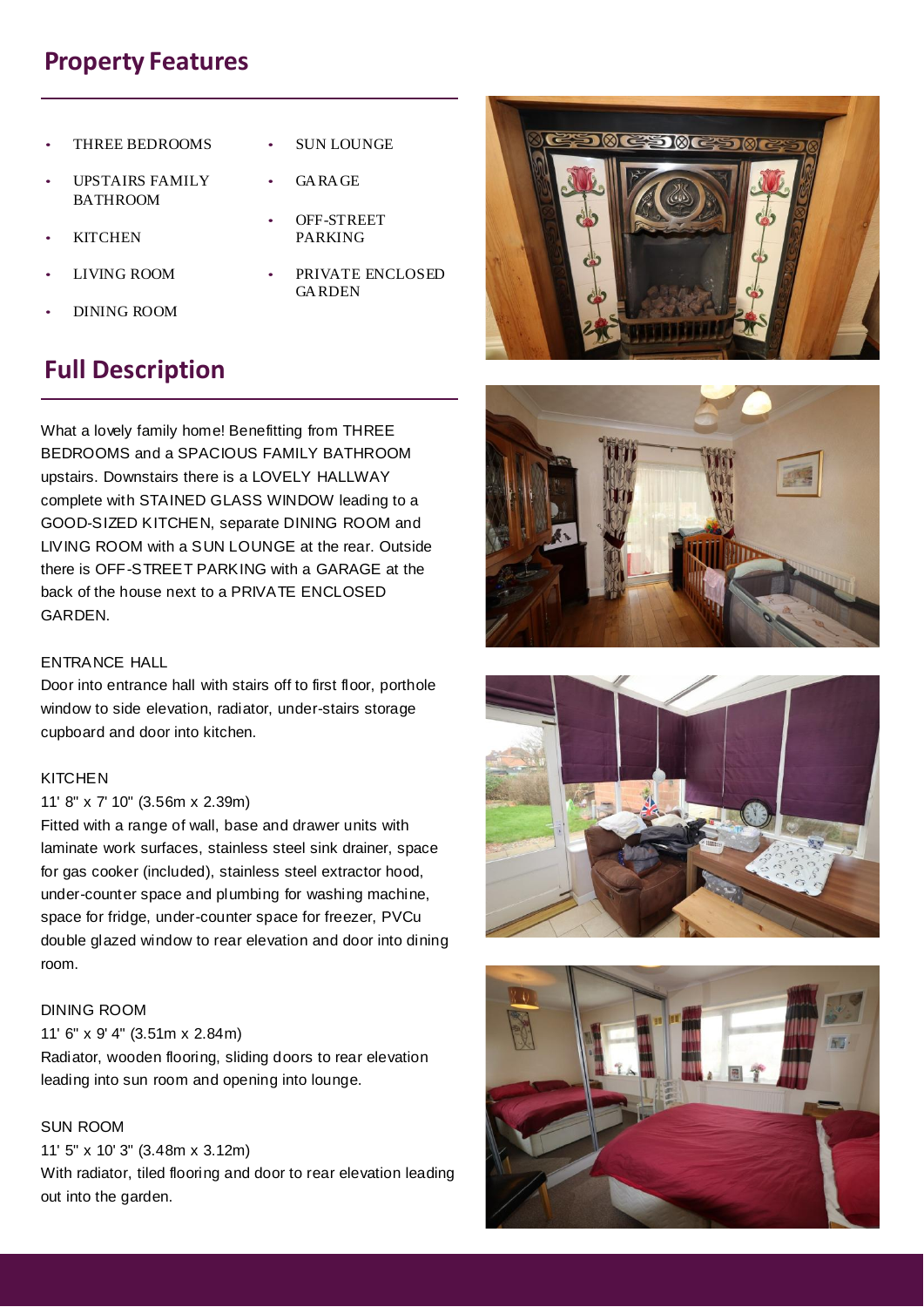# LOUNGE

13' 9" into bay x 11' 4" (4.19m x 3.45m) PVCu double glazed bay window to front elevation, Adam style fireplace with living flame gas fire, wooden flooring and radiator.

## LANDING

PVCu double glazed window to side elevation, access to loft and doors to all three bedrooms and bathroom.

#### BEDROOM ONE

14' 6" x 10' 0" (4.42m x 3.05m) PVCu double glazed bay window to front elevation and radiator.

## BEDROOM TWO

11' 6" x 11' 4" (3.51m x 3.45m) PVCu double glazed window to rear elevation, built it mirror wardrobes and radiator.

## BEDROOM THREE

8' 1" x 7' 3" (2.46m x 2.21m) PVCu double glazed window to front elevation and radiator.

## BATHROOM

Fitted with a modern three piece suite comprising close coupled w.c., pedestal wash hand basin and P-shaped bath with shower screen and shower over, chrome ladder radiator and PVCu double glazed window to rear elevation.

#### GARAGE

Detached single garage in the garden, with up and over door.

#### **OUTSIDE**

To the front of the property is a hard landscaped garden and paved driveway providing off road parking. To the rear of the property is a mainly lawn garden with paved patio seating area and planted borders, all enclosed by wooden fencing.

#### GENERAL NOTES

Viewing Arrangements Please contact Clare, Katie, Dominique or Liz to arrange your viewing.

#### Fixtures, Fittings and Appliances

Any fixtures, fittings or appliances mentioned in these details have not been tested and can not be assumed to be in full efficient working order.